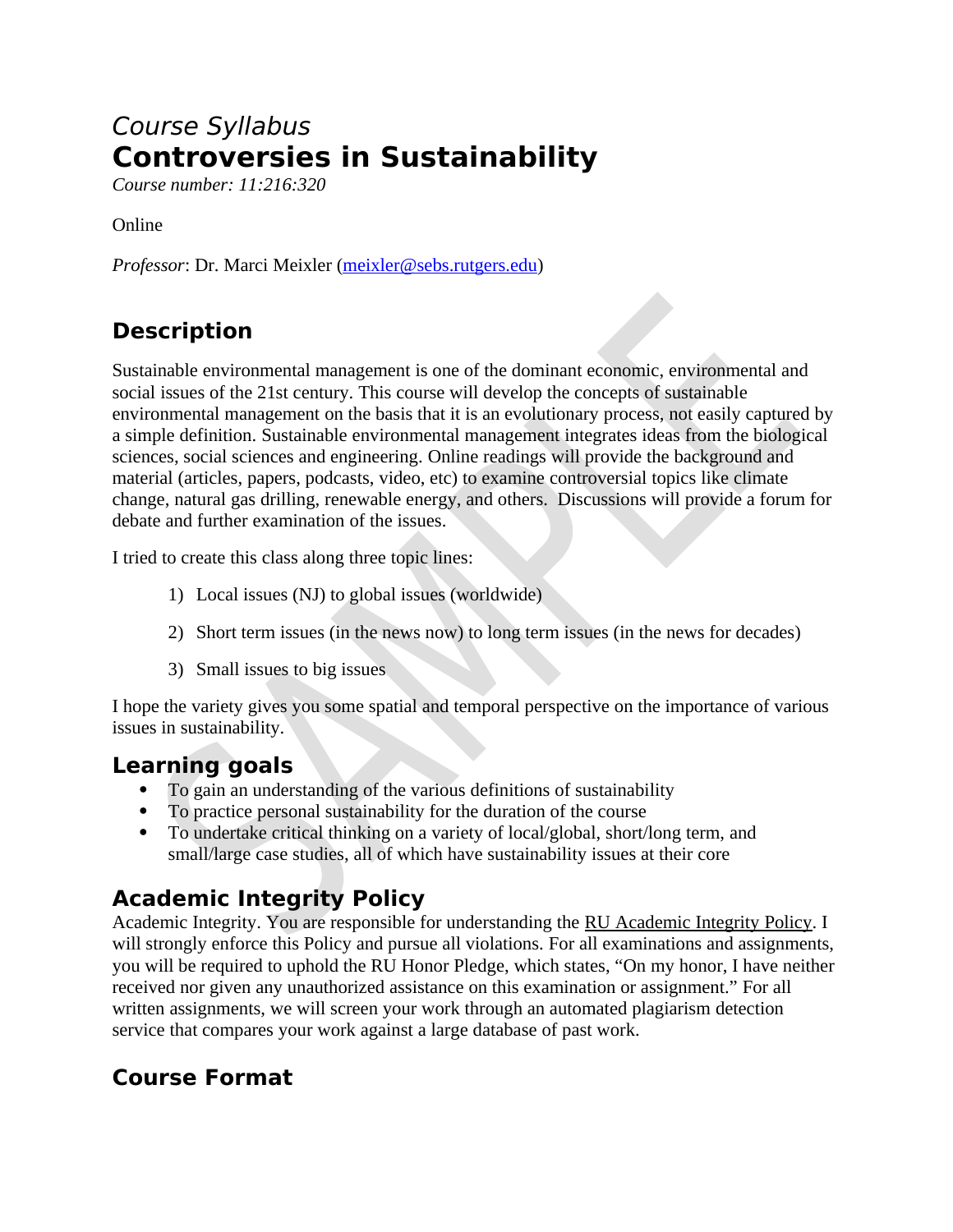This course will use web-based education consisting of readings, critical scientific papers, online threaded discussions, and a final project.

You will begin each topic area by reading an overview which will provide an introduction to the content and will contain links to required readings, video or audio clips. The overviews have references to other optional readings. You may use these to learn more about the topic and as references for your answers in the discussion forums.

Discussion forums provide you with an opportunity to explore your ideas on each topic with the instructor and the other students. You will be expected to go deeper into the topic than the material covered in the overview using resources you find yourself. You will also be expected to post your answer to the forum and review and comment on the postings of other students. Thus, there will be lots of communication between students throughout the class.

### **Grading System**

This course utilizes *student-directed* learning as the primary means of instruction and evaluation. Consequently, grading is based largely on your participation and performance in online discussions. The class grading scheme is outlined and described in detail below.

| Participation in online discussions (graded weekly–25% per week; week 4–5%) | 80% |
|-----------------------------------------------------------------------------|-----|
| Final project                                                               | 20% |

1. Online discussion - You will have until midnight EST the Sunday after the discussion topic opens to post to a discussion forum. You will be expected to post your initial response to the weekly discussion question and to respond to the posts of other students. Grading will follow this formula:

Time+frequency+quality

#minutes spent researching & writing  $(0-3 \text{ pts}) + #$  responses  $(0-3 \text{ pts}) +$  quality  $(0-4 \text{ pts})$ 

2. Final project – You will create a journal on your attempts to incorporate sustainability concepts into your life, the impact on you, and the responses of others. See Final Project link on course website for more detail. Final project will be turned in on the last day of class. Late projects will be docked 10 pts per day. See Project Rubric in the doc sharing section for details on grading of final projects.

#### **Readings**

There is no required textbook for this class. All information is provided in the online readings. References are provided at the end of each reading for optional additional material on each subject. These references may be helpful in researching your responses to the threaded discussion questions.

### **Policy for excuses**

To qualify for special consideration, all excuses must be submitted by email with supporting documentation (i.e. medical note, army drill notice, etc). Excuses submitted 'before' the event are given more weight. Whether or not special consideration is given is entirely at the discretion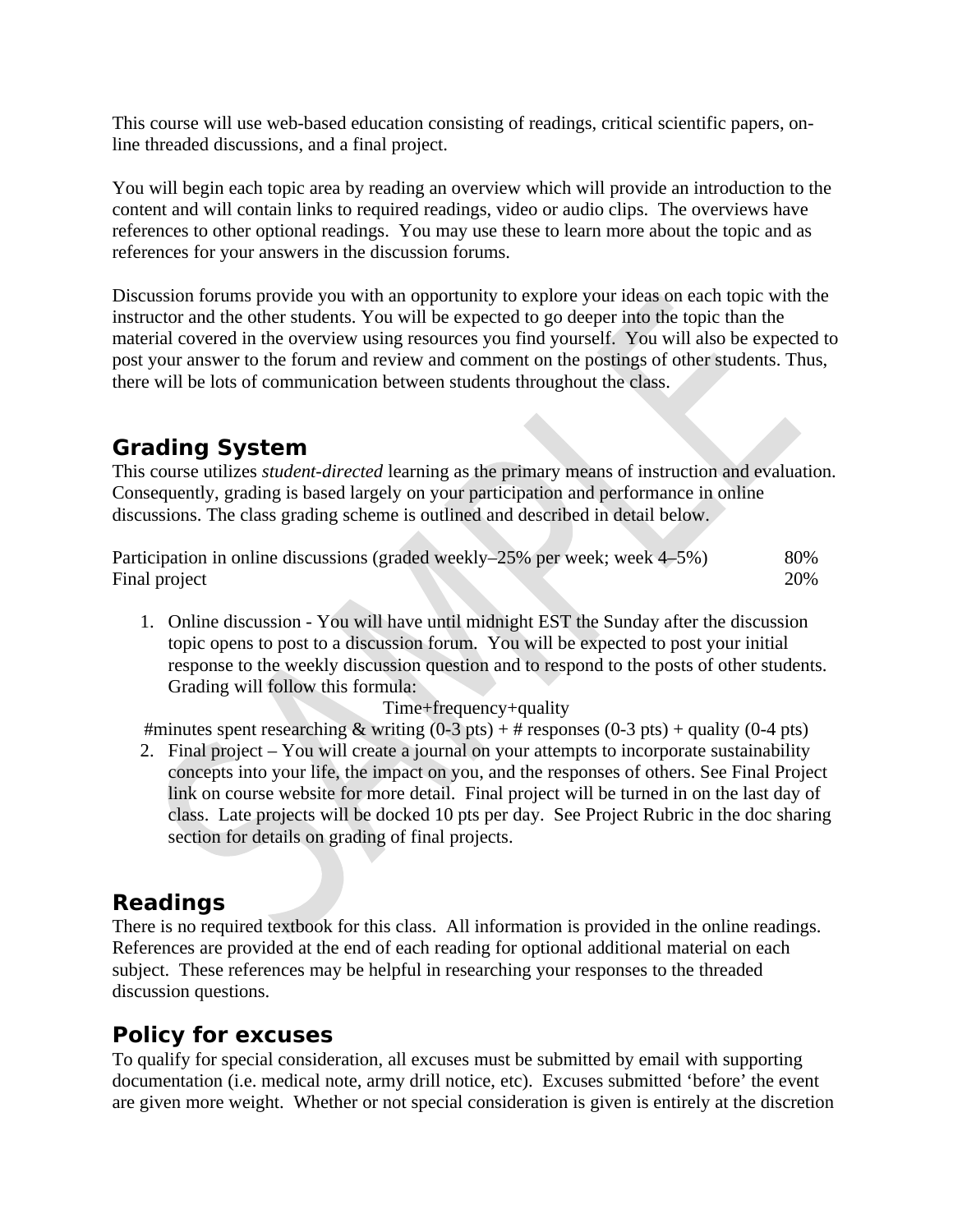of the instructor. *Excuses without supporting documentation will not be granted. Do not email asking for special consideration without including supporting documentation.*

Things that do not qualify: vacation, work travel, long hours at work, etc.

### **How to do well in this class**

Each weekday over the next three and a half weeks a new topic (unit) will be introduced. You will be expected to review the reading (and any associated papers) and respond to the discussion question for each unit.

The due date for responding to the discussion question is midnight EST on the Sunday following the week in which the discussion was opened (see due dates in Class Schedule below). At midnight on Sunday the discussions for that week will be closed and no further postings will be allowed (no exceptions). The next week a new set of discussions will open, one each day. This format is designed so that you have time to post on a reasonable timeline (given other things going on in your life) but that there is not too much of a backlog of open discussions that still need your attention. This also means that some discussion topics will be open longer than others. Thus, I expect that these topics will be explored in more depth.

One note: this is a 16 week class shrunk down into just three and a half weeks. It will be intense. In a traditional class you would normally spend 3 hours/week in class plus additional time outside class for assignments. Since each unit here is the equivalent of a single week of traditional class, be prepared to spend several hours researching and writing about each unit's topic.

To do well in this class you should:

- Review all readings on the day they are assigned
- Post a thoughtful response to the discussion question (within 48 hours of opening)
- Post throughout the week asking questions, moving the discussion along, and remembering to go back to earlier discussions to see if you can add any additional insight as the discussion morphs and to see if anyone has responded to your postings
- Respond to other student's postings with thoughtful responses and questions that move the discussion forward
- Research your discussion topic using additional resources beyond those provided in the class; cite your sources using MLA (or other) format
- Use your own words. Remember anything copied verbatim needs to be in quotes and cited appropriately
- Meet all deadlines (post to the discussion forums within 48 hours of opening and respond continually before the discussions end at midnight EST on Sunday)
- Get started on the final project Day 1 of class! And, make sure you turn your final project in on time.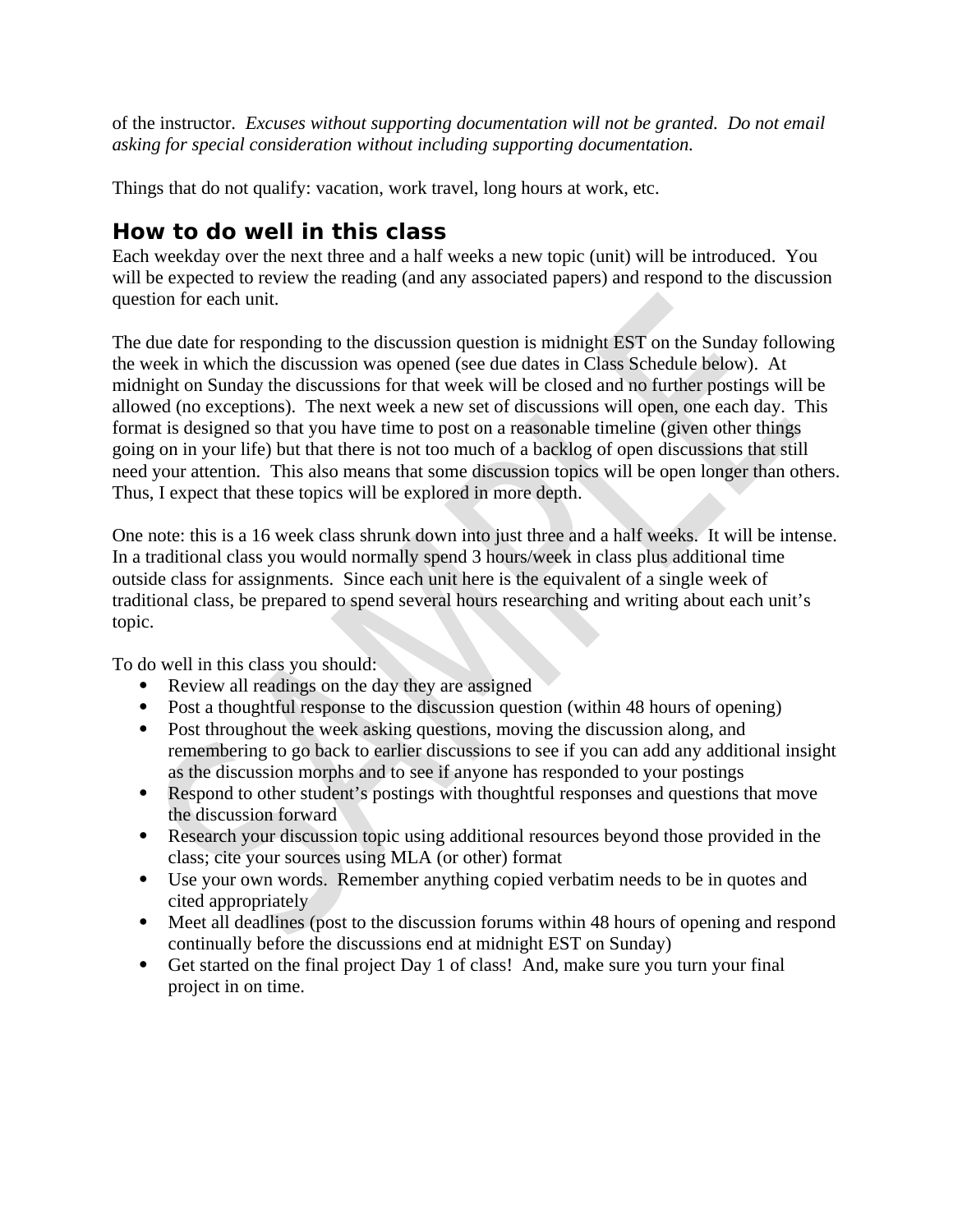### **Class schedule**

| Unit           | Topic                                                                                                                        |
|----------------|------------------------------------------------------------------------------------------------------------------------------|
| $\overline{1}$ | Sustainability<br>Required reading<br>Threaded discussion<br>Respond to icebreaker                                           |
| 2              | <b>Landfills</b><br>Required reading<br>Threaded discussion                                                                  |
| 3              | <b>Environmental Justice</b><br>Required reading<br>Threaded discussion<br>List of sustainability concepts for final project |
| 4              | <b>Natural Gas Drilling (hydrofracking)</b><br>Required reading<br><b>Threaded discussion</b>                                |
| 5              | <b>Diet: Meat or No Meat</b><br>Required reading<br><b>Threaded discussion</b>                                               |
| 6              | <b>Climate Change</b><br>Required reading<br>Threaded discussion                                                             |
| 7              | <b>Plastics</b><br>Required reading<br>Threaded discussion                                                                   |
| 8              | <b>Renewable Energy in NJ</b><br>Required reading<br>Threaded discussion                                                     |
| 9              | <b>Sustainable Oceans</b><br>Required reading<br>Threaded discussion                                                         |
| 10             | <b>Economics and the Environment</b>                                                                                         |